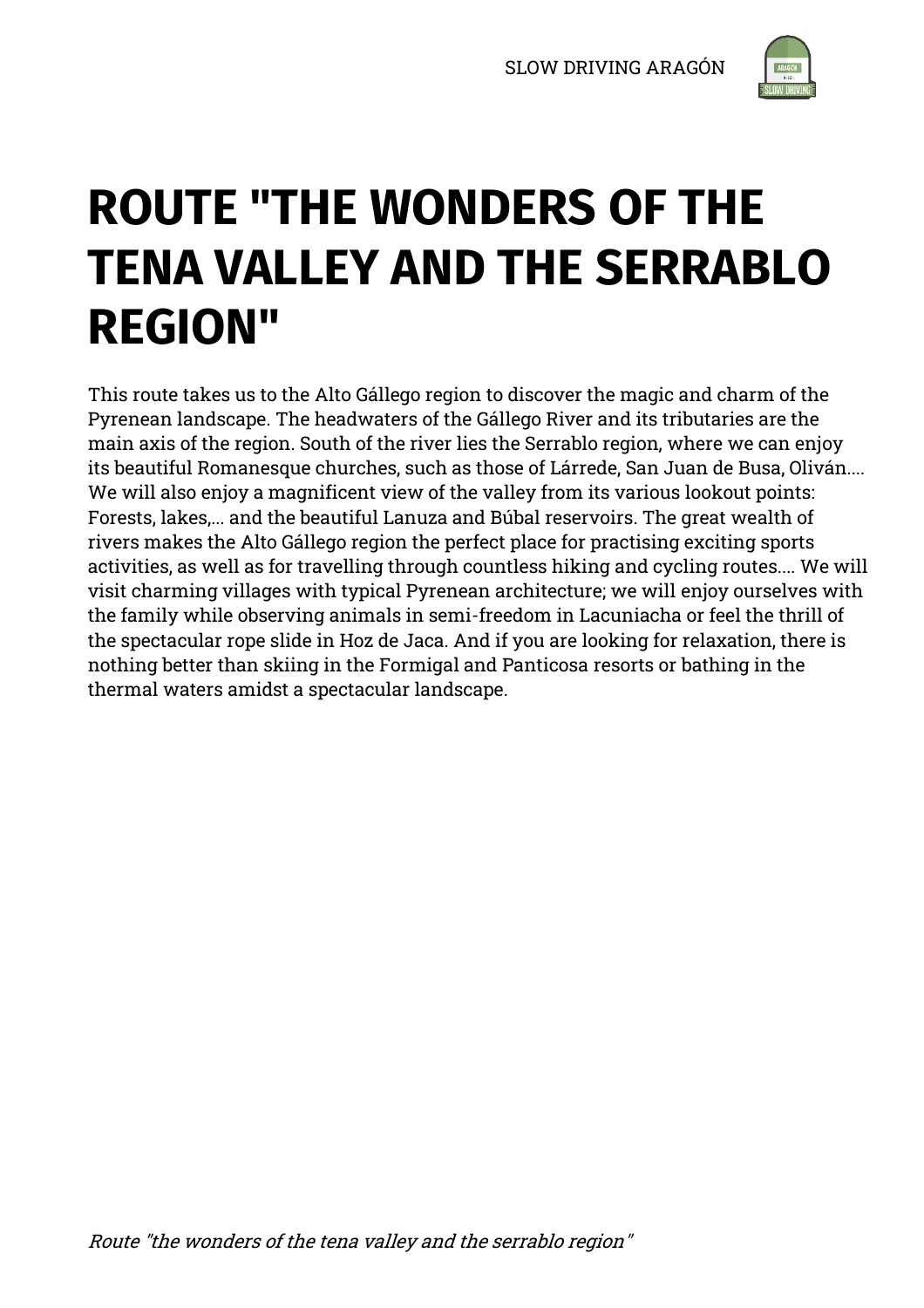



Route "the wonders of the tena valley and the serrablo region"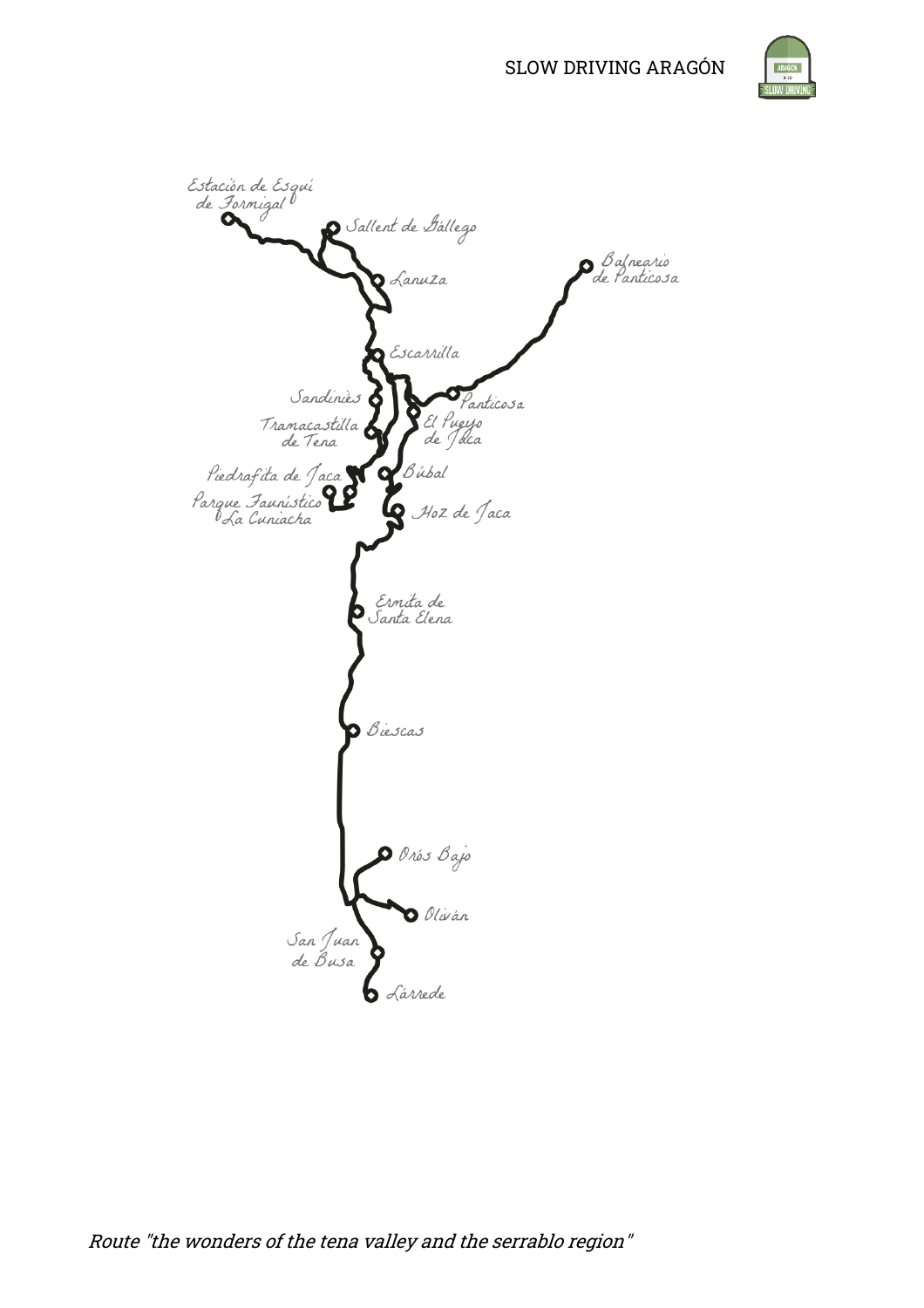

### **IF WE START THE ROUTE IN LÁRREDE**

# **START**

Lárrede is a Spanish village that currently belongs to the municipality of Sabiñánigo in the province of Huesca. It belongs to the region of Alto Gállego, in the Autonomous Community of Aragón

Lárrede

At the gates of the Aragonese Pyrenees and on the left bank of the Gállego, only 8 kilometres from Sabiñánigo, lies the beautiful municipality of Lárrede. The village is situated between the 15th-century defence tower called Torraza or Torre del Moro and the 10th-century San Pedro church, which is part of the "Route of the Serrablo Churches".

The generic term Serrablo is precisely the one used by historians and specialists to bring under the same name a group of Lombard-Romanesque churches built between the 10th and 11th centuries, with a series of homogeneous stylistic peculiarities. San Pedro de Lárrede is the best and most unique example of this beautiful group.

Walking through the town, we can enjoy not only the view of the Pyrenees and the paths suitable for the whole family, but also the splendid stone houses where we can visit the Casa Isabal, a 17th-century manor for the lower nobility and the Interpretation Centre of the Serrablo churches.

#### **Accommodation, restaurant**

#### **POINT 1**

Leave Lárrede and head southwest to cover the few 2 km that separate us from the church of San Juan de Busa

San Juan de Busa

San Juan de Busa is one of the lovely churches that are part of the Serrablo churches. It dates back to the 10th century and is located outside Lárrede on the left bank of the river. It may have been the parish church of a medieval village that has now disappeared.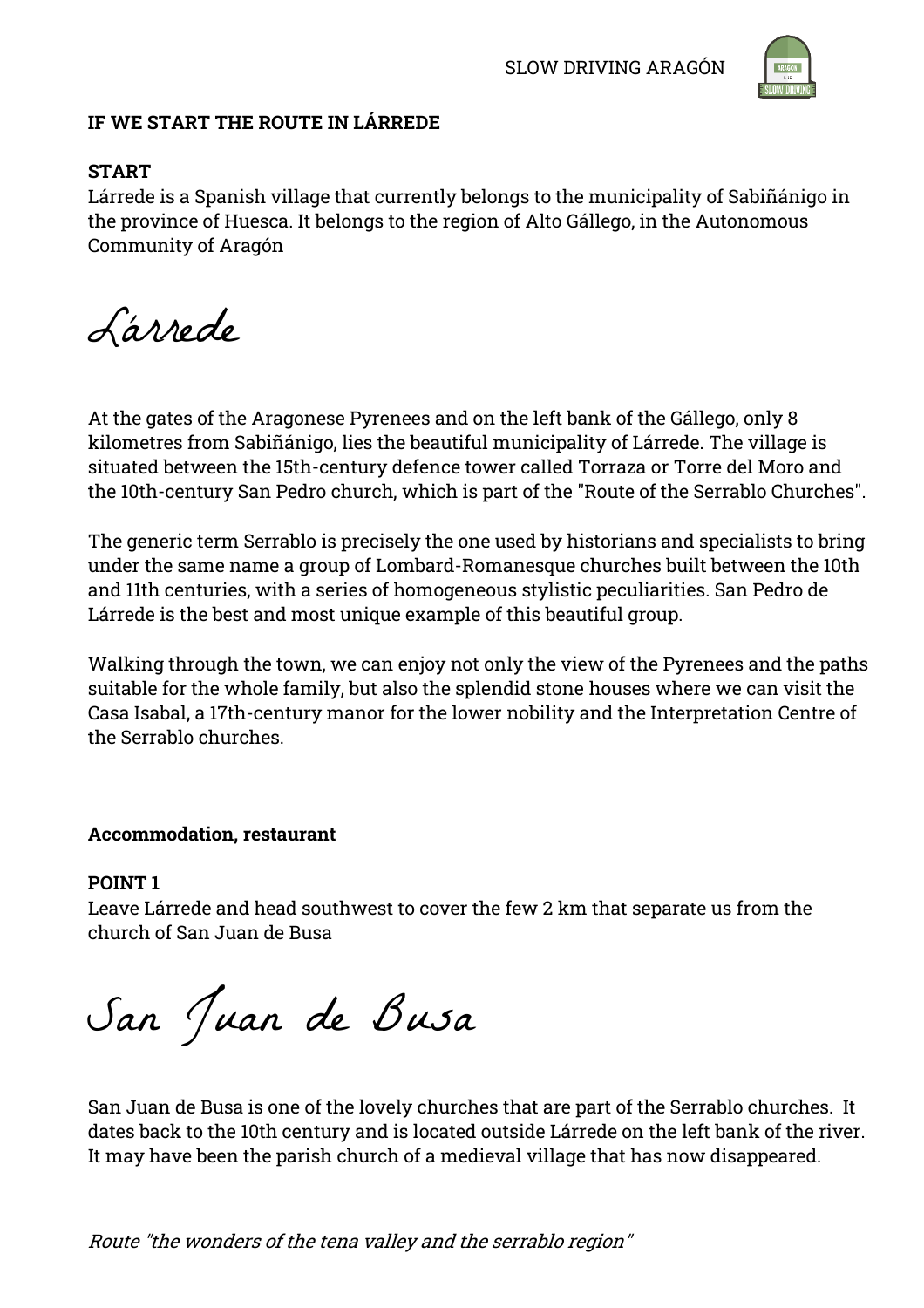

Today its original state is preserved and one can see that it lacks a bell tower and that the apse is not finished. Its only rectangular nave is covered with a wooden saddle roof.

A compulsory stop between the municipalities of Lárrede and Oliván to enjoy the tranquillity of this hermitage and its natural surroundings.

# **POINT 2**

Leave San Juan de Busa and head north. After 4 km you reach Oliván

Oliván

The village is situated on the left bank of the Gállego River, a few kilometres from Lárrede, on the slope of the mouth of the Oliván Gorge, which descends from Sobrepuerto.

The San Martín church, dating from the first half of the 11th century, is worth mentioning. It also belongs to the group of Serrablo Churches. The hermitage was extended in the 16th century and restored in 1977.

The popular architecture of the buildings, the natural environment and the hiking trails will make this small village an enjoyable experience.

# **Accommodation**

# **POINT 3**

Leave Oliván in a southwesterly direction and walk 3.9 km to Orós Bajo.

Orós Bajo

On the left bank of the Gállego, just a few kilometres from Oliván and Biescas, we can find the centre of Orós Bajo. From here it is possible to walk (for about one hour) to the spectacular waterfall of the same name. Hidden between the deep walls of the gorge of Os Lucás, this small paradise (shaped for centuries by the action of water) is composed of two successive waterfalls of about 5 and 7 meters in height and ending in a pool. A great attraction in the summer months to cool off on the hottest days.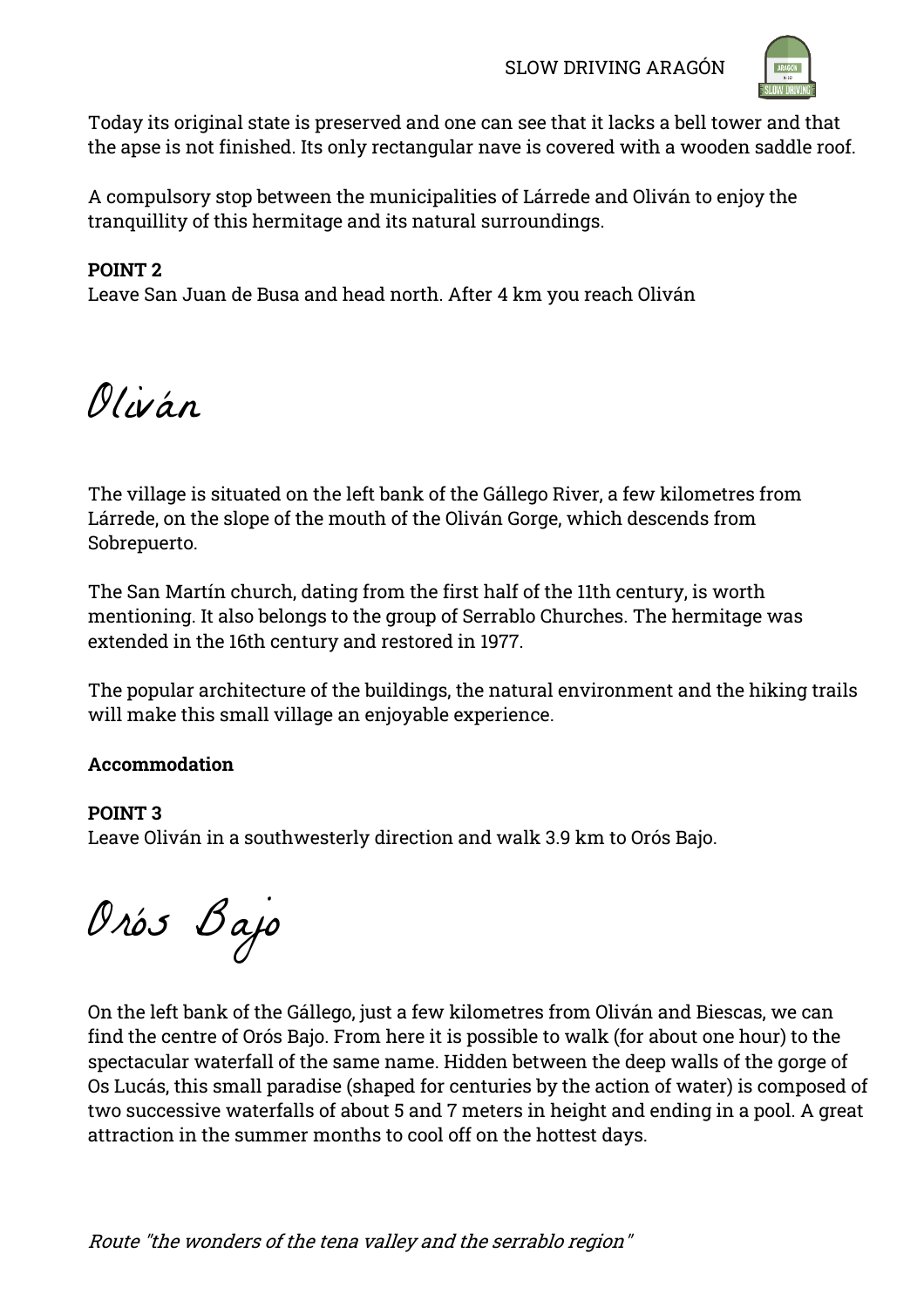

In the very same village, in addition to the traditional architecture of the houses, we can admire the Santa Eulalia church, another of the beautiful churches of the 11th century that is part of the "Route of the Serrablo Churches".

### **Accommodation, restaurant**

**POINT 4** Leave Orós Bajo and take the N-260 de 8,1 Km bs Biescas.

Biescas

Biescas is the gateway to the Valle de Tena Valley, one of the most visited strategic enclaves in the entire Aragonese Pyrenees. The village preserves all the beauty and taste of an authentic Pyrenean village and has a rich architectural heritage: defensive structures such as La Torraza, two churches of Romanesque origin, various examples of original farmhouses that have remained faithful to local folk architecture, the main square, the town hall... The town is part of the Ordesa-Viñamala Biosphere Reserve, one of the first reserves in Spain to be declared a protected area by UNESCO and one of the best examples of Pyrenean ecosystems.

Its privileged position as a transport axis with the Tena Valley, the Serrablo, the Broto Valley and France as well as the available services and the beautiful natural environment have made Biescas a national tourist reference of the Pyrenean ecosystems.

#### **Accommodation, restaurant, petrol station, caravan park**

#### **POINT 5**

From Biescas, head north on the A-136 to cover the 4.8 km to the Santa Elena hermitage.

Santa Elena Hermitage

5 km from Biescas lies the legendary Santa Elena hermitage, situated above a ravine in a beautiful place next to a prehistoric dolmen.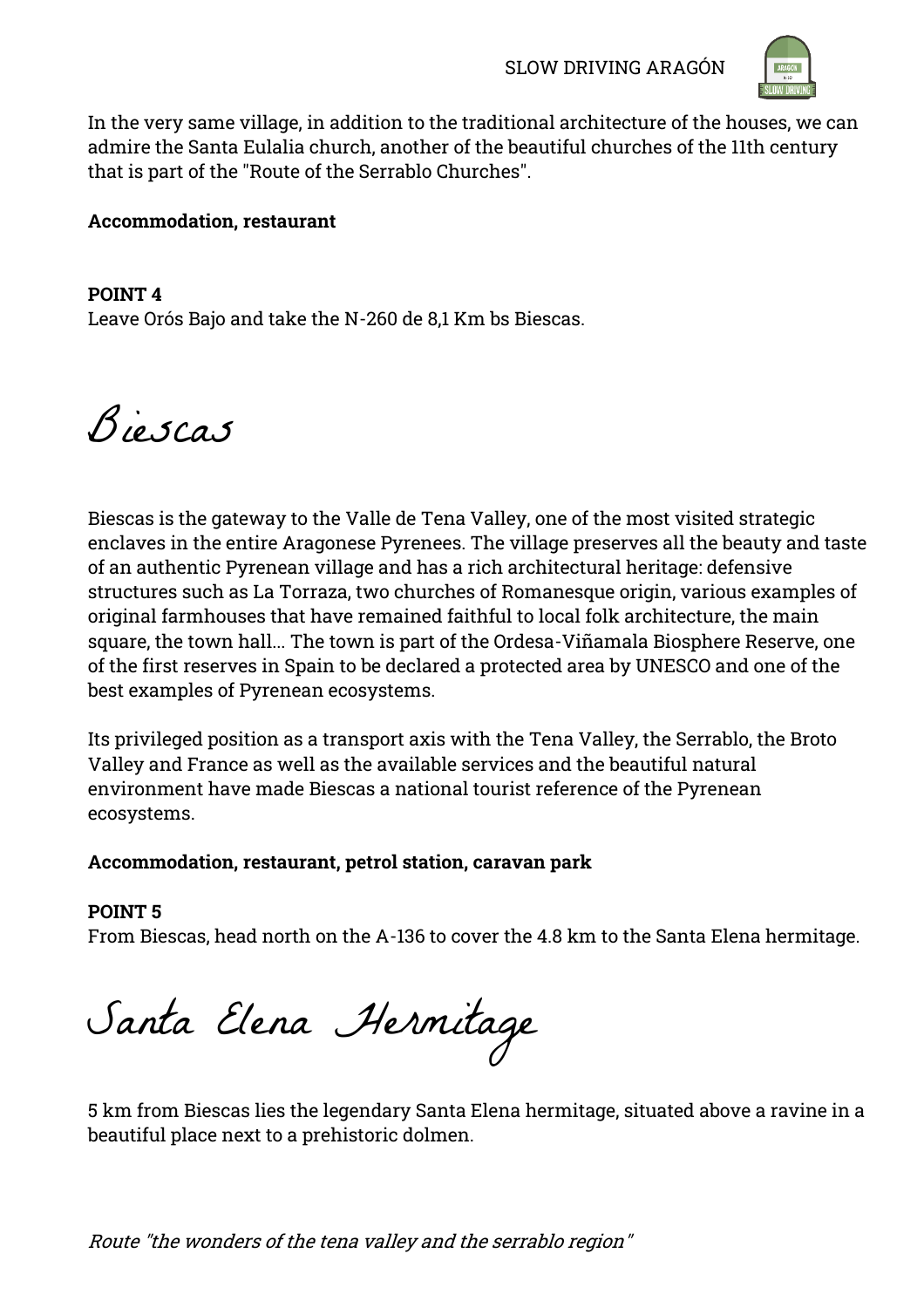

The hermitage is one of the most important religious enclaves of the Alto Gállego region. It is a temple built in the thirteenth century and has undergone many renovations over the centuries. Next to the hermitage there is a fountain known as the Fuente de la Gloriosa. The legend that surrounds this fountain is one of the most widely told in the area. The Fuente de Santa Elena fountain, a late 19th and early 20th century structure, can also be seen nearby. Here we also find a group of post-war bunkers that were part of the Pyrenees defence line that ran from the Bay of Biscay to the Mediterranean (P line).

Very close to the path that leads to the hermitage is the Santa Elena Dolmen. The remains of dolmens found on the flat plain of Santa Engracia indicate that Biescas was inhabited as early as the third millennium BC. Some of them were rebuilt, resulting in this very famous dolmen.

# **POINT 6**

Leave the hermitage in Ruchtung north on the A-136. At km 2.2 take the turn-off to the right for Hoz de Jacaa. After 2.7 km you will reach your destination.

Hoz de Jaca

At 1272 metres above sea level, below the Peña Blanca and Peñas de Hoz, Hoz de Jaca is a true natural lookout point over the Búbal reservoir. The small village, made picturesque by the whole of its surroundings, has the typical buildings of the mountains, pretty coats of arms on the facades and a strict control of the new buildings; all this makes it a very inviting place.

It is also a wonderful starting point for hikes and high mountain tours. Thanks to its beauty and low difficulty, the routes from Hoz to Panticosa via Fratacoz and from Hoz to El Pueyo via La Aliana, as well as the ascent to the Sabocos Lakes, are particularly worth mentioning.

The Tirolina Valle de Tena (rope slide) is one of the places of interest. It was inaugurated in 2016 and is unique in Europe because of its length and the chance to enjoy the slide as a couple.

We also recommend a visit to the baroque parish church and the impressive Mirador del Muro viewpoint. It literally hangs above the Búbal reservoir and offers a magnificent view of the valley, the Peña Telera mountains and the Sabocos and Los Asnos lakes.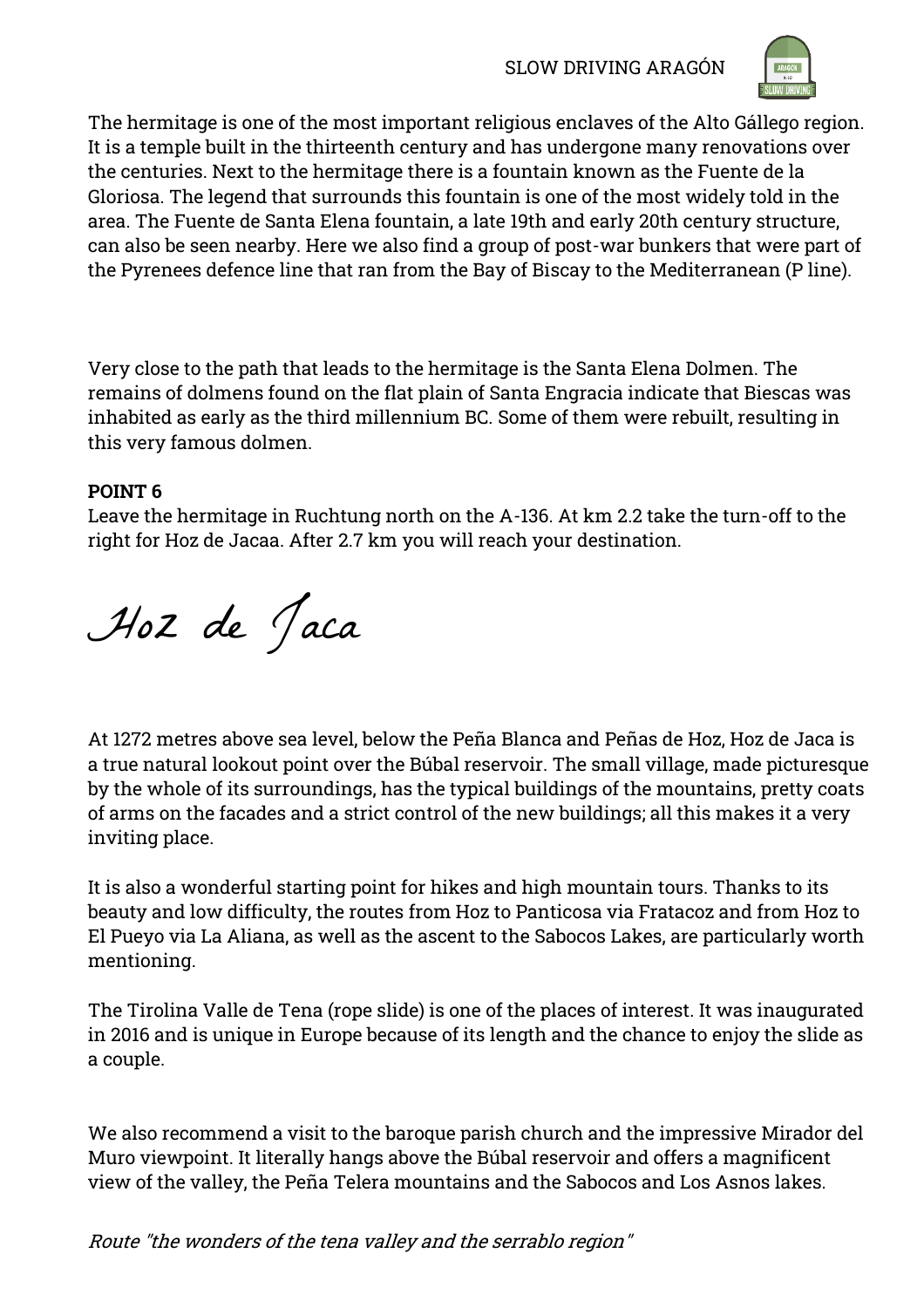

Hoz de Jaca can be reached via El Pueyo de Jaca or via the Búbal reservoir.

#### **Accommodation, restaurant**

#### **POINT 7**

Leave Hoz de Jaca via Avenida Mirador and follow Carretera de Hoz for 5.4 km to reach El Pueyo de Jaca.

El Pueyo de Jaca

El Pueyo de Jaca is located 1,091 metres above sea level on the left bank of the Gállego, at the end of the Búbal reservoir.

Thanks to its location on the Camino Real (Royal Trail), the town has been the administrative capital of the valley since the 17th century and had up to 241 inhabitants in the last century. Despite its rapid growth, its buildings have not lost their mountainous character thanks to a rehabilitation plan for all its dwellings.

The parish church of San Miguel (16th century) was taken over by a later, 18th-century church and consists of a single nave with side chapels (1580 is engraved on the lintel leading to the sacristy). The Concellar Bridge, over which the Royal Trail crossed, is another of its monuments; it was built in 1550, but has been rebuilt several times.

In the 70's, the Búbal reservoir flooded the best plots, but thanks to a small number of inhabitants the city has remained alive. You should not leave the town without trying its "sopetas" (a peach punch).

#### **Accommodation, restaurant**

#### **POINT 8**

Take the Carretera Puente Escarrilla to the A-2606 to cover the 3 km that separate us from Panticosa.

Panticosa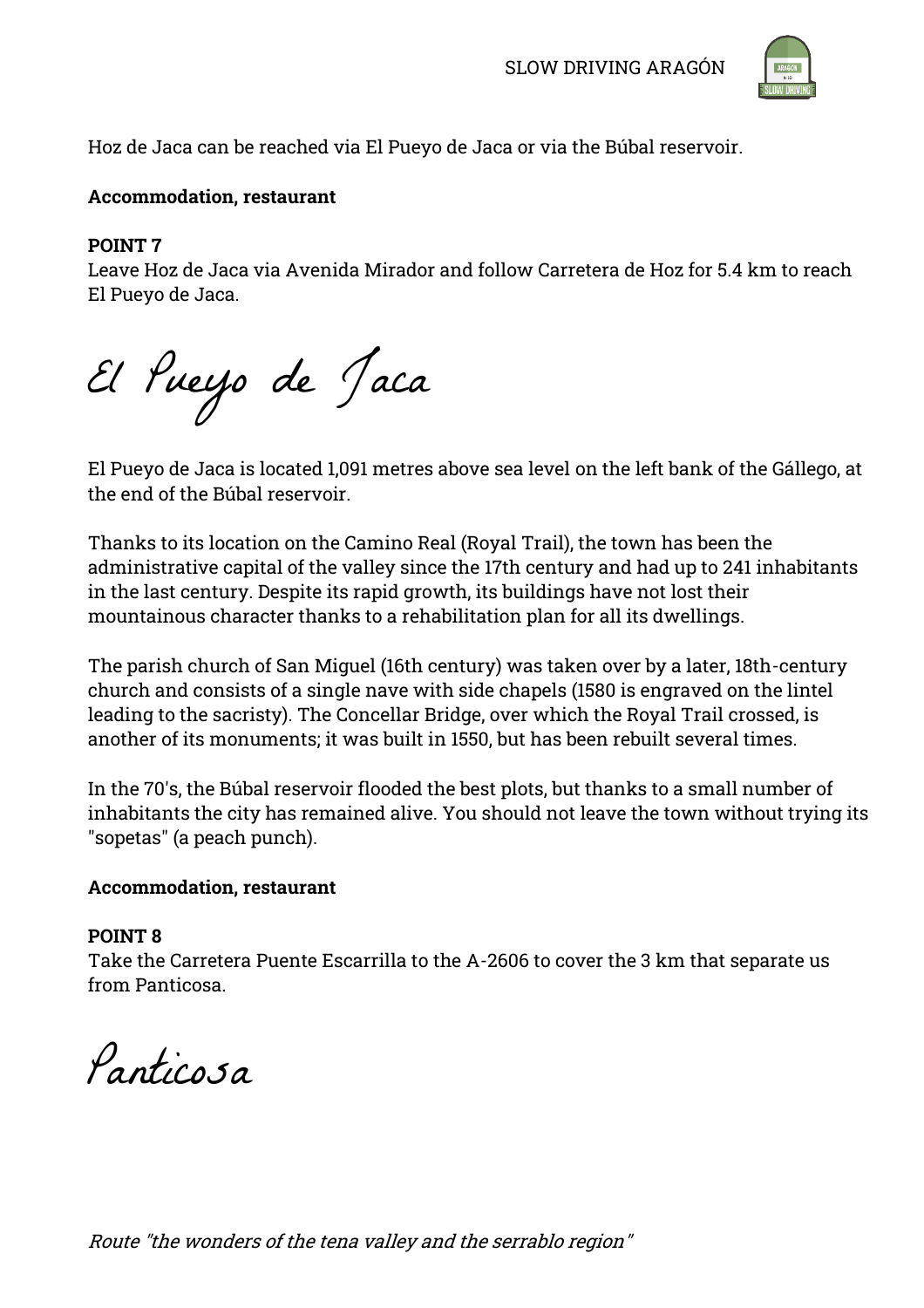

Panticosa is an enchanting village on the course of the Caldarés river at 1,200 m above sea level, where its large stone houses, its steep and narrow streets, its impressive corners and its reputation as a resort and healthy air in summer are characteristic. Surrounded by beautiful mountains with lakes and several peaks of more than 3000 metres in height, Panticosa is the ideal place to practice all kinds of mountain sports that allow visitors to discover unique routes. The parish church was built in the late Gothic style in the 16th century. It was built under the name of Santa María de la Asunción on the remains of another 11th century church. It has a Gothic-Aragonese tableau altar from 1480 and an altarpiece with polychrome alabaster paintings.

The Aramón Panticosa ski area completes the offer of the place. Its slopes can be reached via a wide promenade at the foot of the river from which the cable car runs. In summer it is also possible to make a nice excursion in the same cable car that brings us closer to the Asnos and Sabocos lakes and the natural lookout point of Cuartale. In addition, the famous Baños de Panticosa thermal spa stands 8 kilometres away from the city.

Part of the village area is occupied by the Pyrenees Glaciers Natural Monument.

# **Accommodation, restaurant**

# **POINT 9**

Leave Panticosa via Barrio Alto and take the A-2606 to reach the thermal baths after 7.7 km.

Balneario de Panticosa

The Balneario de Panticosa Spa is a privileged and unique enclave. It is located at an altitude of 1,636 metres in the glacial basin of the Caldarés River, whose granite walls are composed of peaks that stand at more than 3,000 metres and from whose heights the water begins to flow down to Lake Ibón de los Baños, which is located in the spa itself.

The discovery of Roman coins from the time of Augustus and Tiberius near the spring of Tiberius testifies to the Roman presence in this enclave and the conscious use of thermal water since that time. In 1694, the first building was erected on this site, but it was not until the 19th century that the thermal baths reached their full splendour and were designed as we know them nowadays: a garden and a forest were created, emblematic buildings and fountains were erected... In the first half of the 20th century, the spa was the thermal centre par excellence for much of the Spanish bourgeoisie, being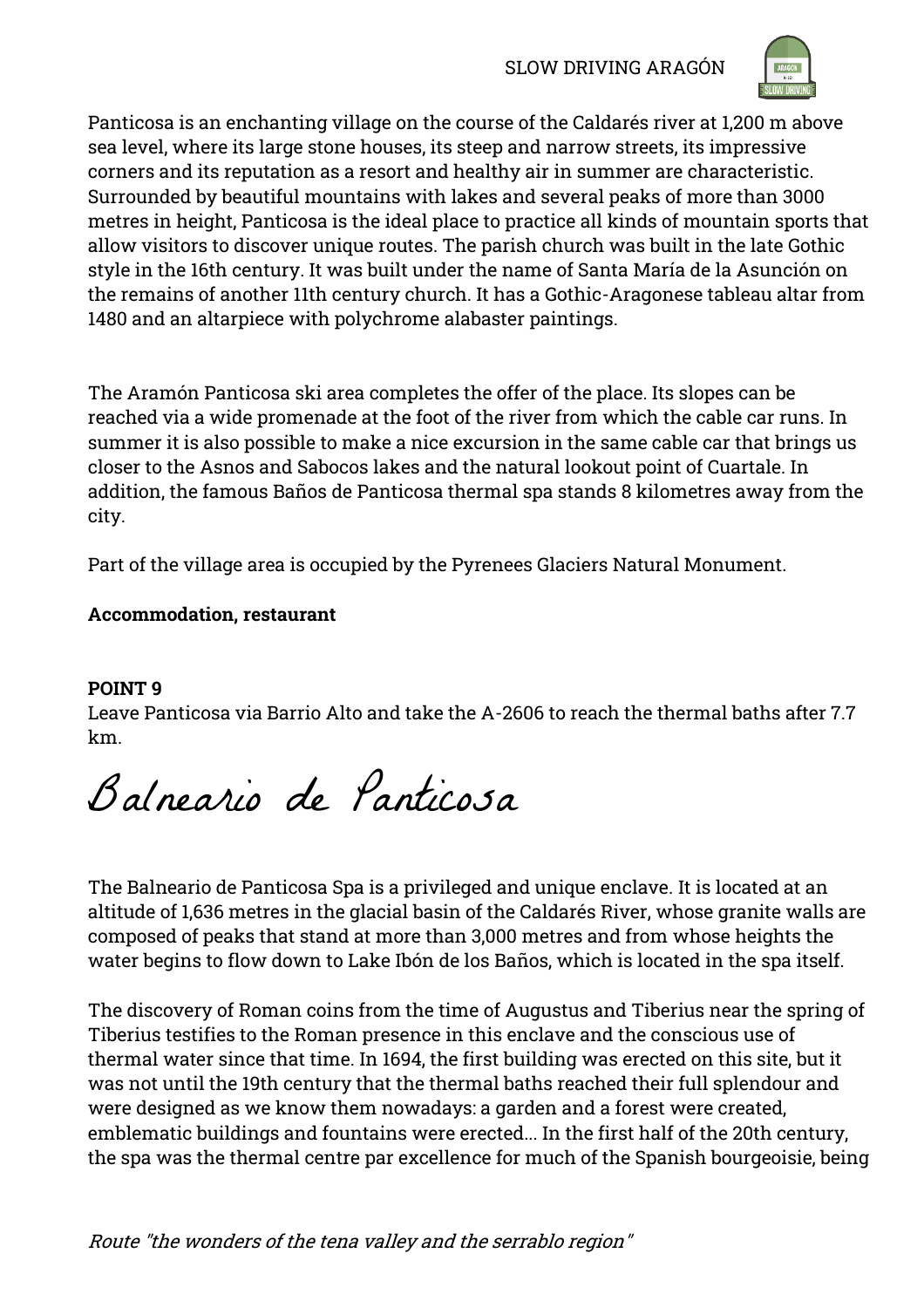

visited by many famous personalities. This beautiful place has been declared a Historical Site (Historical Place).

#### **Accommodation, restaurant**

#### **POINT 10**

Leave the spa on the A-2606 and take the Escarrilla turn-off to the A-136, which will take you a total of 12.2 km.

Escarrilla

Escarrilla is located at an altitude of 1,120 m. and is several metres above the Escarra river, at the confluence with the Gállego. Walking through the streets of the two districts you will find splendid old houses with their façades, coats of arms and windows, as well as the two 19th-century fountains. The magnificent architecture of the old buildings (which seem to be influenced by neighbouring France) gives this typical Pyrenean town its character.

Surrounded by beech, pine and fir forests, Escarrilla offers us its magnificent nature and the beauty of its landscape. It is an ideal place for sporting activities at any time of year, where fans of hiking, climbing, canyoning, hunting, fishing.... find a privileged environment to fully satisfy their hobbies.

The most common excursions and hikes are to the Escarra reservoir, Punta Cochata, the village of Sandiniés and the "El Saldo del Escarra" cascade.

# **Accommodation, restaurant, campsite**

#### **POINT 11**

From Escarrilla de A-136 take the road to the right to Camino de Lanuza ze and continue forwards. A total of 3,9 km.

Lanuza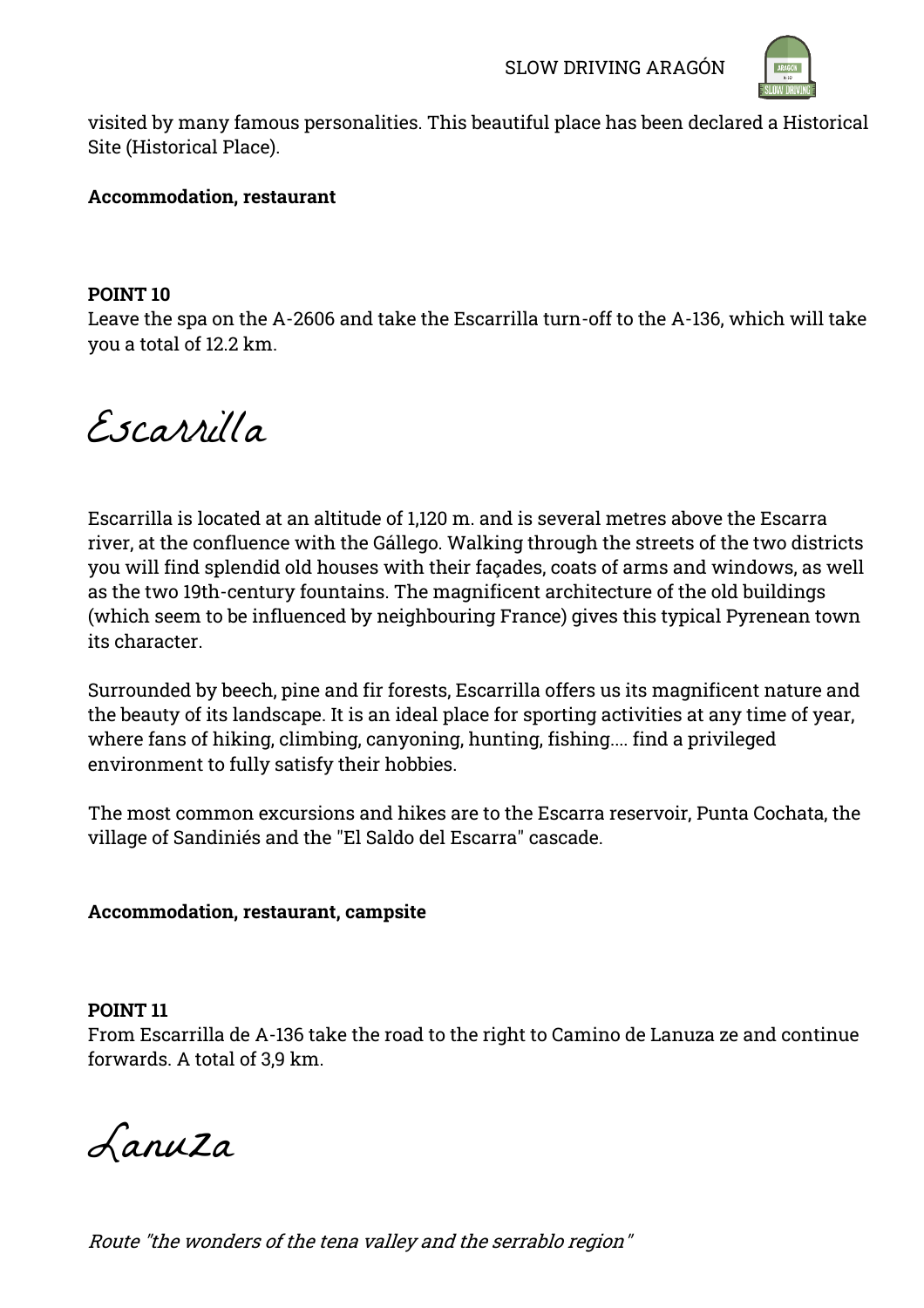

Lanuza is located in one of the most impressive spots of the Tena Valley, at 1,265 metres above sea level, on the left bank of the Gállego River. Lanuza is documented as early as the 13th century and is now part of the municipality of Sallent de Gállego.

Its houses, built around the church and staggered on the hill, were the birthplace of Aragonese jurisprudence. The construction of the reservoir, named after the village, in the 70s brought about the abandonment of the village. It was rebuilt and today constitutes one of the most picturesque corners of the Tena Valley.

In July, a floating stage is set up here in the reservoir for the performances of the famous international cultural festival "Pirineos Sur".

The Camino Natural del Embalse (Nature Trail to the Lanuza Reservoir) offers us a beautiful panoramic view of the reservoir, the Peña Foratata peak and Sallent de Gállego. During the tour we will enjoy one of the most famous views of the Tena Valley. This is a route for one to get to know the vegetation of the area in tranquillity and to relax in the various quiet zones along the way.

# **Accommodation, restaurant**

#### **POINT 12**

From Lanuza, take the Camino de Lanuza and turn right onto the A-136 towards Sallent de Gákkego. 5.4 Km.

Sallent de Gállego

Sallent lies at the beginning of the Tena Valley. It is a typical place of the Aragonese Pyrenees and is situated at 1,305 metres above sea level at the end of the Lanuza reservoir and on the slope of the impressive Peña Foratata.

Sallent enjoys an exceptional mountain landscape that combines the beauty of its peaks, forests and lakes with the popular architecture of the valley.

In the past and, together with Lanuza, the town formed the so-called Quiñón de Sallent, one of the three historical areas into which the administration of the valley was divided.

The town has a beautiful Gothic-style parish church from the early 16th century, with a beautiful Renaissance altarpiece. The medieval bridge (next to which is the children's playground and picnic area) is also worth visiting. Coats of arms, gates, windows... and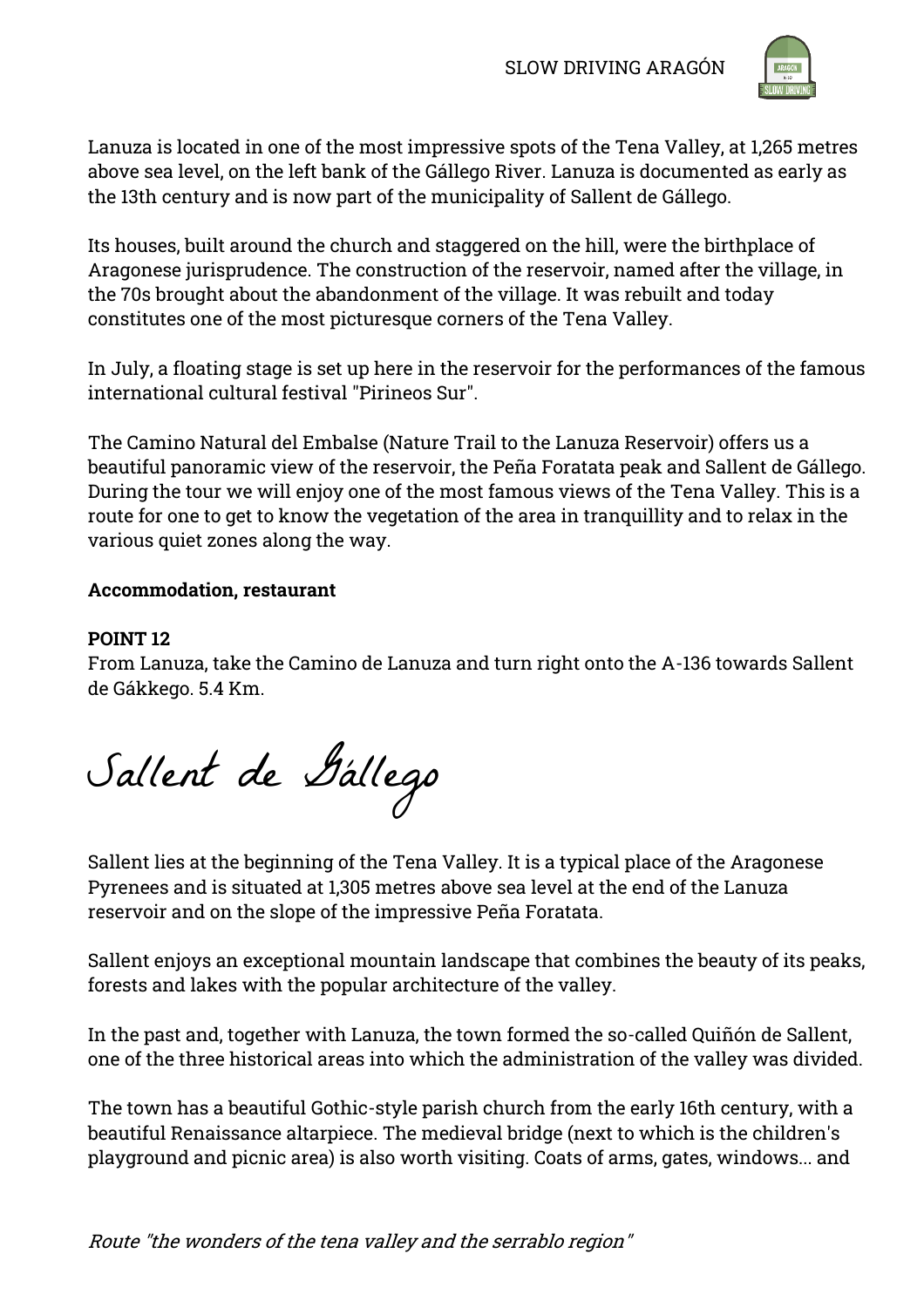

on the square there is a triple Romanesque arch, contrasting with a modern climbing wall.

One of Sallent's peculiarities is its privileged location, as it is the starting point for numerous excursions to places such as the Circo de Piedrafita, the Picos del Infierno peaks and the Ibón de Anayet lake. On these quiet paths we can find lakes, gorges and ridges, and admire beautiful landscapes.

# **Accommodation, restaurant**

# **POINT 13**

At Sallent take the Lanuza-Sallent road to Lanuza. Once in Lanuza, take the A-136 IN towards Formigal. 10,4 Km.

The Formigal ski resort

The Aramón Formigal ski resort is located at an altitude of 1,550 metres, just a few kilometres from the French border of Portalet. Formigal is an important international centre for skiing and snow sports and a place for mountain sports in summer. Its privileged location guarantees a good quantity and quality of snow during the winter season. With 137 kilometres of pistes, Aramón Formigal has become one of the most important ski resorts in Spain, making it the ideal reference for winter sports enthusiasts.

Its San Úrbez y San Miguel church, now near the ski resort, was originally located in the uninhabited village of Basarán (in the municipality of Broto), from where it was moved in the early 1970s. Built in the eleventh century, it belongs to the group of the Serrablo Churches, which are unique in Spain.

Among the most frequent excursions and hikes is the GR-11 Long-Distance Trail: to Sallent de Gállego (via Canal Royal); to Canfranc (via Canal de Izas); to the Ibones de Anayet lakes and Collado de Foratata.

From the Tres Hombres summit you can see great peaks of the Pyrenees: the Midi D´Ossau, Balaitus or Picos del Infierno, in an impressive mountain range.

# **Accommodation, restaurant, petrol station**

# **POINT 14**

From the Formigal ski resort, head south on the A-136 and you will see the junction for Sandiniés. 10,0 Km.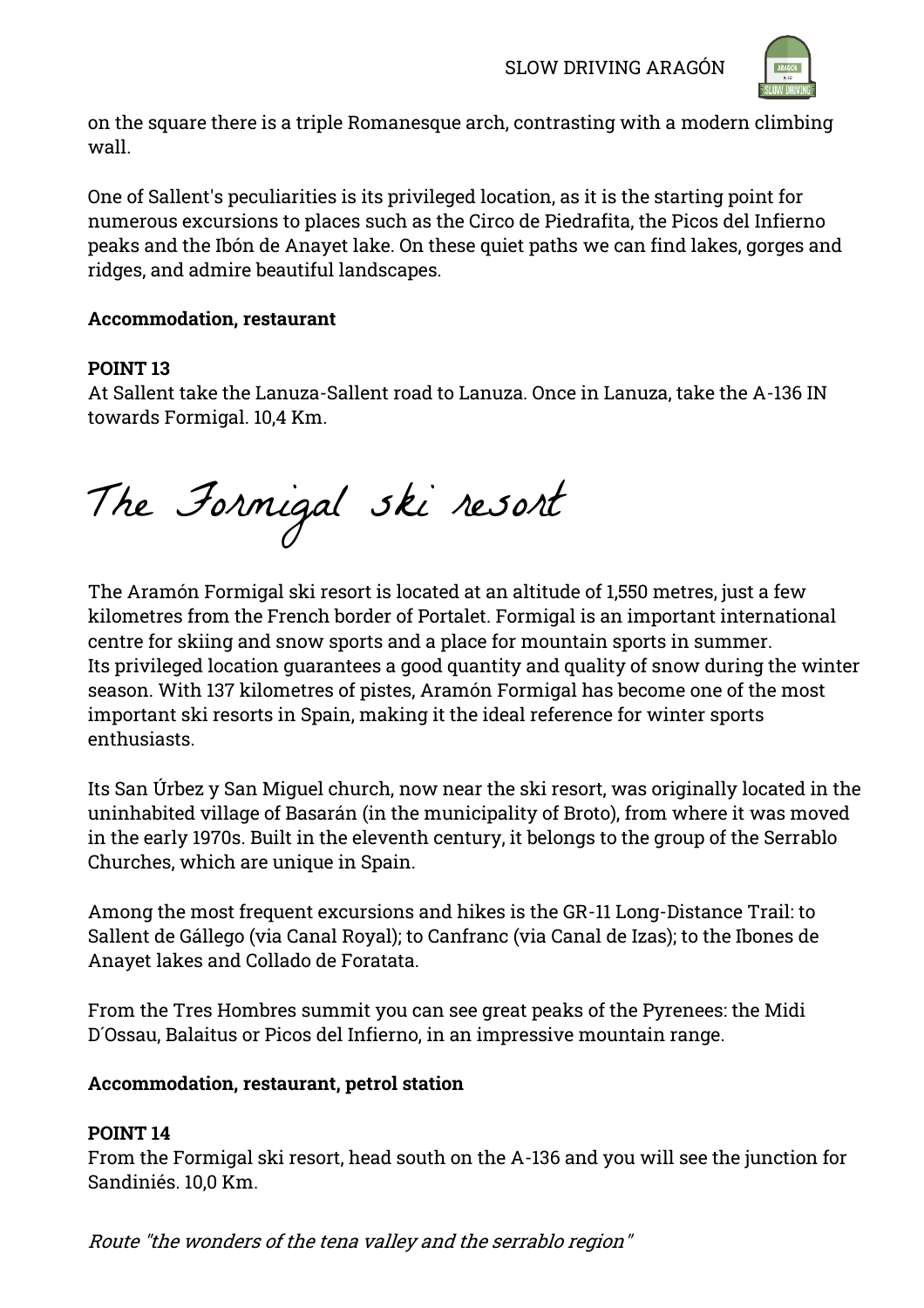

# Sandiniés

Sandiniés is located on the right bank of the Gállego, at an altitude of 1,294 metres, on the steep slope of the Partacua Mountains. This small and picturesque village preserves the tranquil atmosphere of the Tena Valley. The well-preserved and well-kept town centre is one of the least altered in the Tena Valley and retains all the typical features of the valley towns in its streets, buildings, portals and coats of arms.

Two streets and a square form a charming unit with impressive mansions and interesting corners. Although some of the houses date from the 17th century, most were built in the 19th century. On the square we can see the old washing place, the water hole and the fountain. Among the buildings, a beautiful Romanesque parish church stands out.

From its lookout point, you can admire the confluence of the Gállego and Caldarés rivers and all the high peaks of the region in a splendid panoramic view.

The most frequent excursions and walks are: to the village of Tramacastilla de Tena, to the village of Escarrilla, to the Escarra reservoir, to the Punta Cochata and to the "El Saldo" cascade.

# **Accommodation, restaurant**

# **POINT 15**

Take the 1.1 km from Sandiniés to Tramacsatilla on the road that connects the two towns.

Tramacastilla de Tena

At an altitude of 1,224 metres, on a sunny slope that dominates the valley floor, this beautiful village lies in a landscape of exceptional beauty, hidden among pine hills, oak groves and meadows. On the horizon, as a background, one sees the haughty and rugged Peña Telera and Peña Blanca, and at their feet, the Búbal reservoir.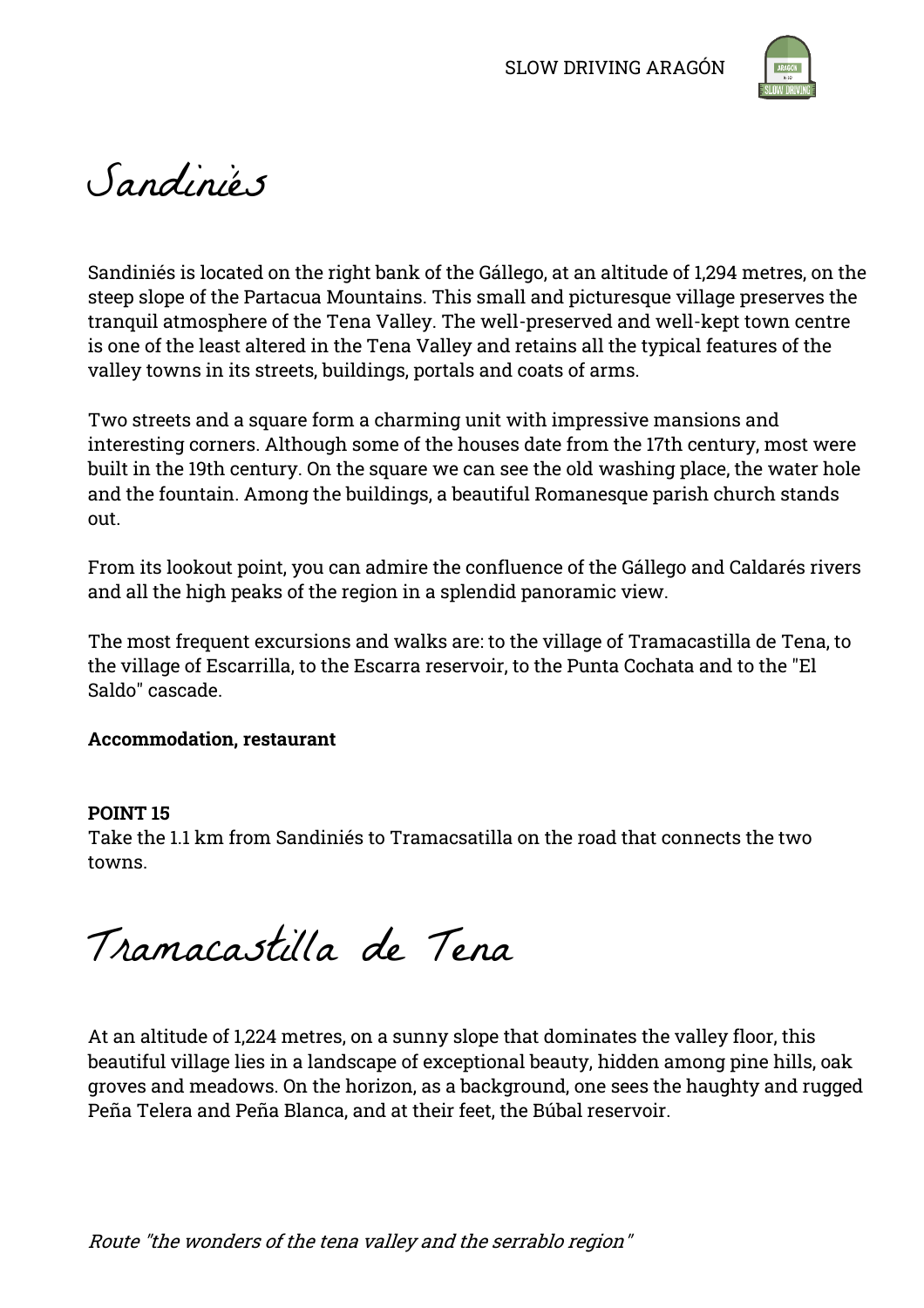

The folk architecture includes stone facades with coats of arms and windows decorated with flowers. There are also numerous balconies and, above all, the fountain and the old village laundry stand out.

The most outstanding building is the San Martín church. Originally a twelfth-century Romanesque temple, it was strongly reformed in the seventeenth century. The main altar is dominated by an outstanding Renaissance altarpiece from the 16th century. Tramacastilla is a magnificent place for hiking. A good option is to walk through the Betato forest (one of the region's most attractive forests) to the nearby Piedrafita de Jaca, ascend to the Ibón de Tramacastilla lake, practise water sports in the Búbal reservoir or cross-country skiing at the nearby Partacua ski resort.

In summer it is possible to make a beautiful excursion with the "Tena Valley Tourist Train", which will reveal the incomparable landscape of the surroundings for about two hours.

# **Accommodation, restaurant**

# **POINT 16**

Leave Tramacastilla on the A-136 to cover the 6,3 km to Piedrafita

Piedrafita de Jaca

Piedrafita de Jaca is situated at an altitude of 1,242 metres at the foot of the Sierra de la Partacua, below the Peña Telera. This place will enchant you with its natural environment and its beautiful traditional Pyrenean architecture. If you walk through its streets, you will find the church of San Andrés from the twentieth century.

From Piedrafita de Jaca we can enjoy a hiking trail that connects the town with Tramacastilla de Tena. The path leads through the idyllic Bosque del Betato forest. According to legend, this ancient forest was a meeting place for witches, magicians, elves... and the location for "Aquelarres" (Witches' Sabbaths), at a time when witchcraft took possession of the Tena Valley. Other excursions can be made to places of great beauty, such as Lake Piedrafita.

# **Accommodation**

# **Point 17**

Leave Piedrafita via the only road in the direction of Lacuniacha. 1,9 Km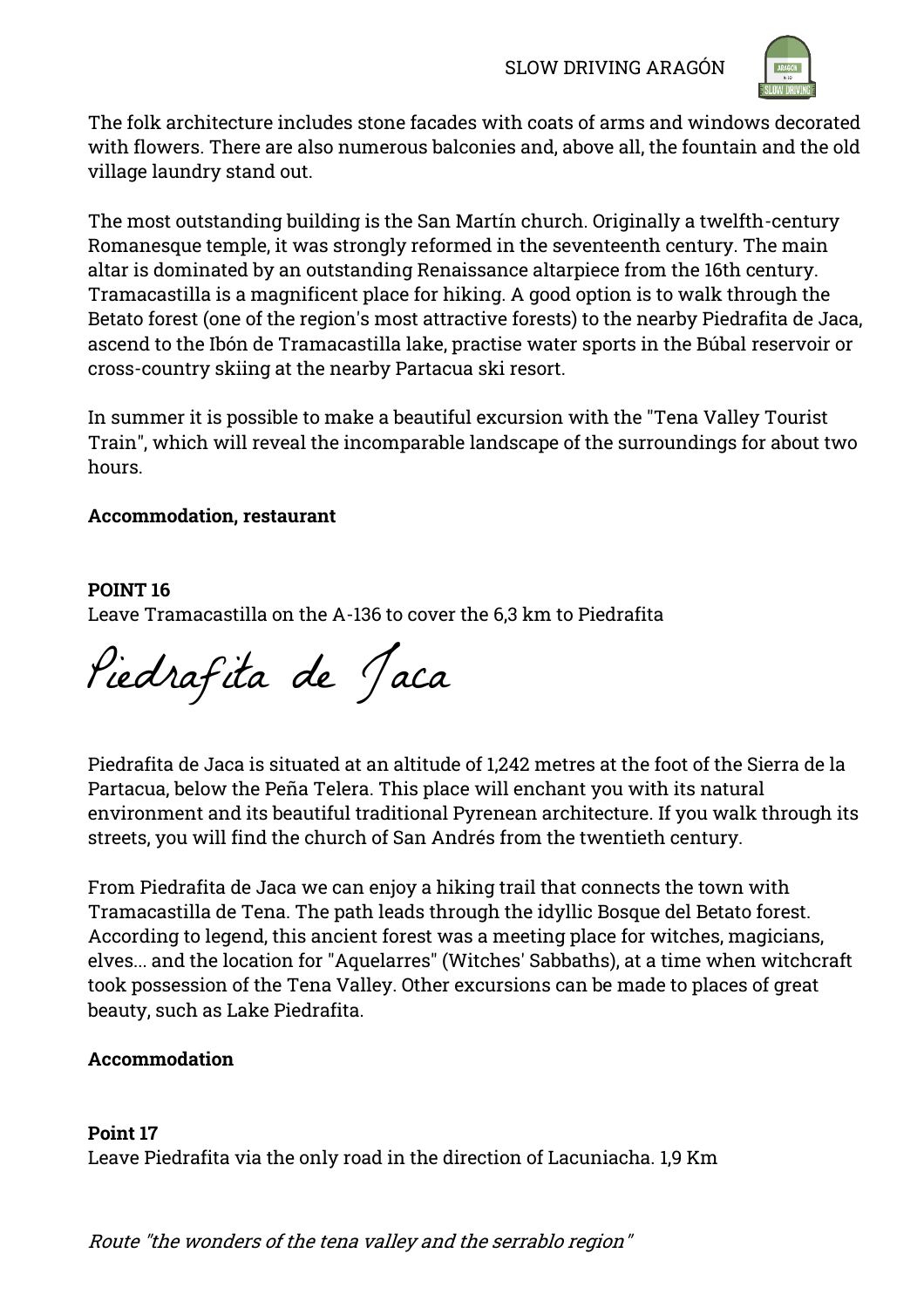SLOW DRIVING ARAGÓN



Parque Faunístico de Lacuniacha –

Animal Park

Two kilometres from Piedrafita de Jaca and between 1,380 and 1,580 metres above sea level, the animal park is situated in a forest at the foot of the Sierra de Partacua and under the watchful eye of Peña Telera.

A pleasant walk on unpaved nature trails and through lush forests allows us to observe a variety of animals in semi-freedom at close range. The guest can reach the entrance by car and it is only necessary to be well equipped with suitable clothing and mountaineering boots. The rest of the facilities are available (including baby carriers for babies and toddlers). The park has two rest areas where you can rest and eat. Along a distance of approx. 4.5 km the (well signposted) ways lead us to the animal enclosures, where we can observe wild goats, lynxes, wolves, deer, moose, reindeer, bison, Pzewalski horses, chamois, fallow deer, deer and many other animals in their natural habitat.

Lacuniacha is located in a Special Protection Area for Birds (SPA) and is therefore a protected area of the European Union. There are two ornithological observation points and an area for photographing birds of prey.

#### **END OF THE ROUTE**

Take from Lacuniacha doe A-136 and further ahead, the junction rightyts to the A-2606 until you reach Búbal 13.4 Km.

Búbal

Búbal, with its splendid view onto the Peña Telera, is a place influenced by the construction of the reservoir named after it. The reservoir flooded a large part of the area and the villagers had to leave their village. However, the upper part (which was also abandoned and expropriated) was not affected by the construction of the reservoir and therefore became part of the Restoration of Abandoned Villages Program in 1984. After many years of work, it was possible to rebuild most of the village and the 18th century parish church of San Martín.